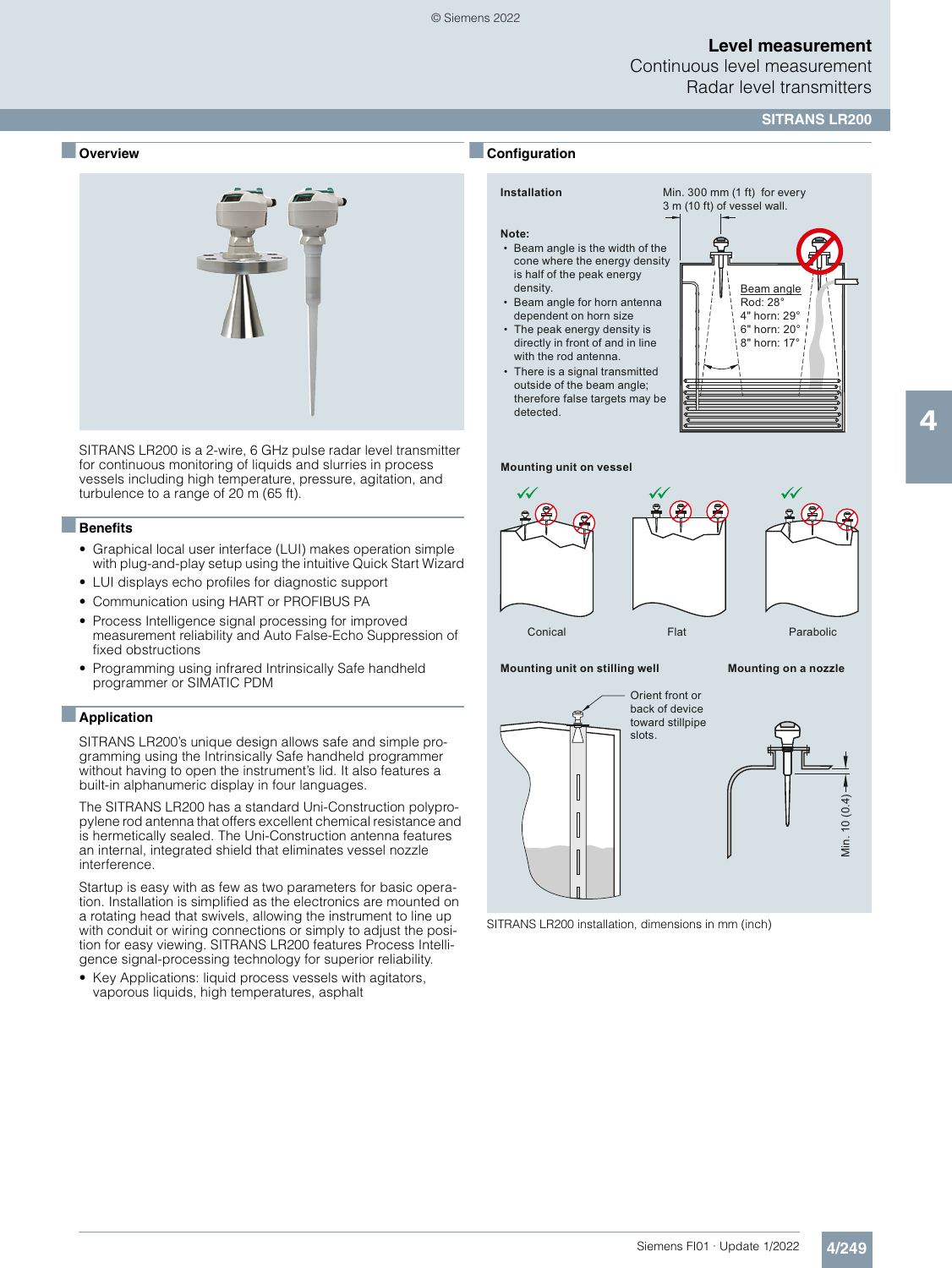## **SITRANS LR200**

### ■**Integration**



SITRANS LR200 with flange adapter for connection to optional antennas.



Horn with waveguide extension. Used for high temperature isolation, long standpipes, and clearing tank obstructions. That faced flange



connection with PTFE rod antenna.



Shielded rod antenna with a stainless steel shield eliminates standpipe interference. Various lengths available.

Antenna configurations for SITRANS LR200

| Antenna types                                           | <b>Flat Faced Flange with Rod</b>                                                | <b>Shielded Rod</b>                                                                                            | Horn (4", 6", 8" sizes available)                                             |
|---------------------------------------------------------|----------------------------------------------------------------------------------|----------------------------------------------------------------------------------------------------------------|-------------------------------------------------------------------------------|
| <b>Connection type</b>                                  | Flat faced flange<br>nominal pipe sizes 50, 80, 100,<br>150 mm (2, 3, 4, 6 inch) | Threaded 2" NPT, R 2" (BSPT), G 2"<br>(BSPP) or flat faced flange nominal<br>pipe sizes 80, 100 mm (3, 4 inch) | Flat faced flange nominal pipe sizes<br>50, 80, 100, 150 mm (2, 3, 4, 6 inch) |
| <b>Wetted parts</b>                                     | <b>PTFE</b>                                                                      |                                                                                                                | PTFE, 316L stainless steel, FKM O-ring 316L stainless steel PTFE, FKM O-ring  |
| <b>Extensions</b>                                       | 50 or 100 mm (2 or 4 inch) PTFE or<br>UHMW-PE                                    | 100, 150, 200 or 250 mm (4, 6, 8 or<br>10 inch) standard shield length                                         | Use wavequide for extensions to 6 m<br>$(20 ft)$ long                         |
| Dielectric constant                                     | > 3                                                                              | > 3                                                                                                            | > 3                                                                           |
| Insertion length (max.)                                 | 41 cm (16.3 inch)                                                                | Variable                                                                                                       | Variable with extension                                                       |
| Purging option (liquid or gas)                          | <b>No</b>                                                                        | <b>No</b>                                                                                                      | Yes                                                                           |
| Sliding waveguide option for<br>digesters <sup>1)</sup> | Yes                                                                              | No                                                                                                             | Yes                                                                           |
| Weight <sup>2)</sup>                                    | 6.5 kg (14.3 lb)                                                                 | 5.0 kg (11 lb)                                                                                                 | 7.5 kg (16.5 lb)                                                              |

1) Maximum pressure 0.5 bar g at 60 °C (7.25 psi g at 140 °F)

2) Not including extensions, includes SITRANS LR200 and smallest process connection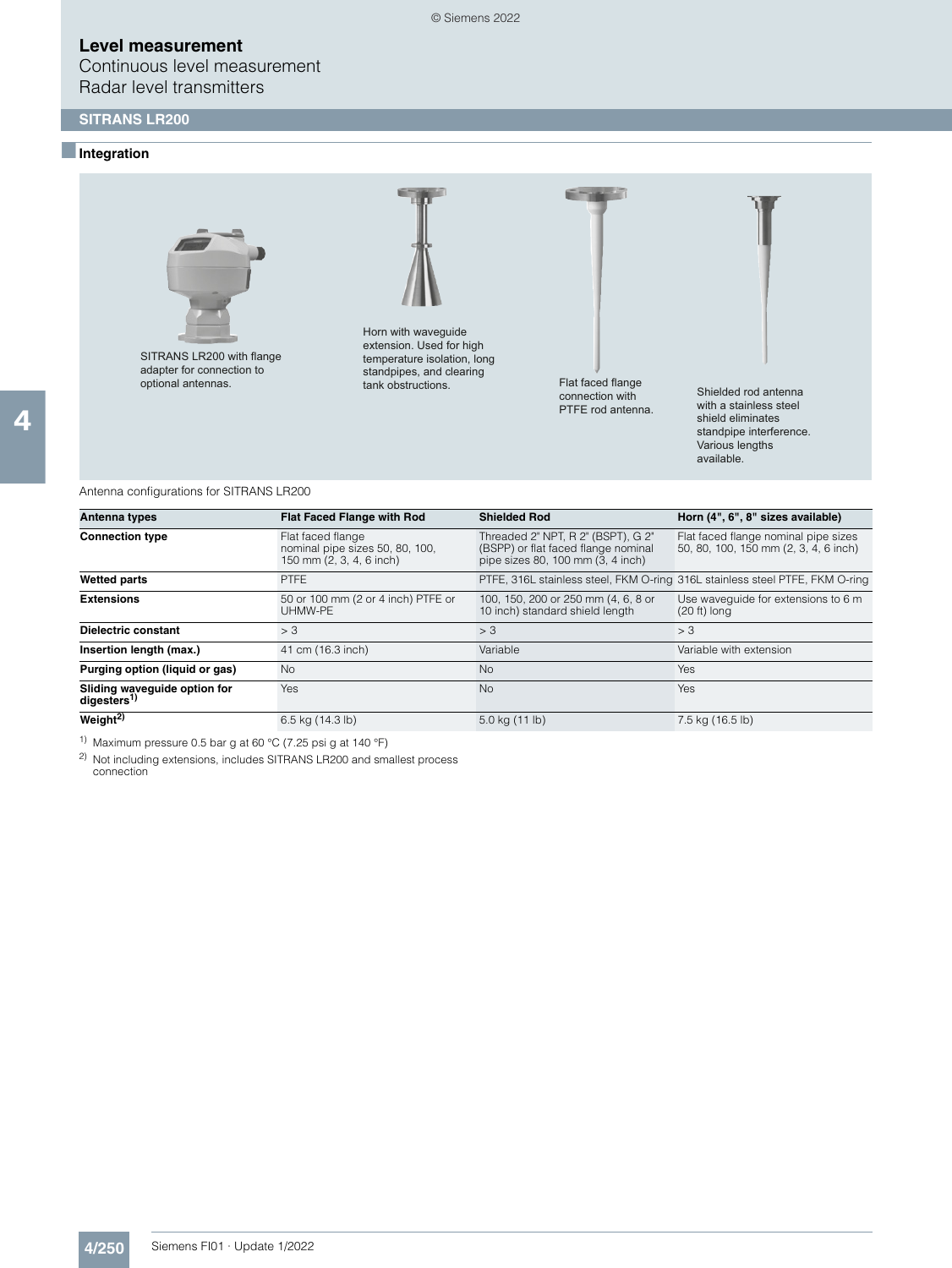Continuous level measurement Radar level transmitters

**SITRANS LR200**

| Mode of operation                            |                                                                                                                              | <b>Power supply</b>                                        |                                                                                                                 |
|----------------------------------------------|------------------------------------------------------------------------------------------------------------------------------|------------------------------------------------------------|-----------------------------------------------------------------------------------------------------------------|
| Measuring principle                          | Radar level measurement                                                                                                      | 4  20 mA/HART                                              |                                                                                                                 |
| Frequency                                    | C-band, approx. 6 GHz                                                                                                        | · General Purpose, Non-incendive,                          | Nominal 24 V DC (max. 30 V DC) with                                                                             |
| Measuring range                              | $0.3$ 20 m (1.0  65 ft)                                                                                                      | Intrinsically Safe<br>• Flame proof, Increased safety,     | max. 550 $\Omega$<br>Nominal 24 V DC (max. 30 V DC) with                                                        |
| Output                                       |                                                                                                                              | Explosion proof                                            | max. 250 $\Omega$                                                                                               |
| Analog output                                | 4  20 mA                                                                                                                     | PROFIBUS PA                                                | • 10.5 mA                                                                                                       |
| Accuracy                                     | $± 0.02$ mA                                                                                                                  |                                                            | • Per IEC 61158-2                                                                                               |
|                                              |                                                                                                                              | <b>Certificates and approvals</b>                          |                                                                                                                 |
| Span                                         | Proportional or inversely proportional                                                                                       | General                                                    | <sub>C</sub> CSA <sub>US</sub> , CE, UKCA, FM, RCM                                                              |
| Communications                               | <b>HART</b><br>Optional: PROFIBUS PA<br>(Profile 3.0, Class B)                                                               | Marine                                                     | • Lloyd's Register of Shipping<br>• ABS Type Approval                                                           |
| Fail-safe                                    | Programmable as high, low or hold<br>(Loss of Echo)                                                                          | Radio                                                      | FCC, Industry Canada, and European<br>(RED), RCM                                                                |
| Performance (according to                    |                                                                                                                              | Hazardous                                                  |                                                                                                                 |
| reference conditions IEC60770-1)             |                                                                                                                              | • Intrinsically Safe (Brazil)                              | INMETRO Ex ia IIC T4 Ga                                                                                         |
| From end of antenna to 600 mm                | 40 mm (1.57 inch)                                                                                                            | • Explosion Proof (Canada/USA)                             | CSA/FM, Class I, Div. 1, Groups A, B,<br>C, D; Class II, Div. 1, Groups E, F, G;<br>Class III, T4               |
| Remainder of range                           | 10 mm (0.4 inch) or 0.1 % of span<br>(whichever is greater)                                                                  | • Intrinsically Safe (Canada/USA)                          | CSA/FM, Class I, Div. 1, Groups A, B,<br>C, D; Class II, Div. 1, Groups E, F, G;                                |
| <b>Rated operating conditions</b>            |                                                                                                                              |                                                            | Class III, T4                                                                                                   |
| Installation conditions                      |                                                                                                                              | • Non-incendive (USA)                                      | FM, Class I, Div. 2, Groups A, B, C, D,<br>T <sub>5</sub>                                                       |
| • Location<br>Ambient conditions (enclosure) | Indoor/outdoor                                                                                                               | • Flame Proof/Increased Safety<br>(China)                  | NEPSI Ex d mb ia IIC T4/ Ex e mb ia<br>ICT4                                                                     |
| • Ambient temperature                        | $-40$ $+80$ °C ( $-40$ $+176$ °F)                                                                                            | • Flame Proof (Europe)                                     | ATEX II 1/2 G Ex d mb ia IIC T4                                                                                 |
| • Storage temperature                        | $-40$ $+80$ °C ( $-40$ $+176$ °F)                                                                                            |                                                            | Ga/Gb                                                                                                           |
| • Installation category                      |                                                                                                                              | • Flame Proof (UK)                                         | UKEX II 1/2 G Ex d mb ia IIC T4<br>Ga/Gb                                                                        |
| • Pollution degree                           | $\overline{4}$                                                                                                               | • Increased Safety (Europe)                                | ATEX II 1/2 G Ex e mb ia IIC T4                                                                                 |
| <b>Medium conditions</b>                     |                                                                                                                              |                                                            | Ga/Gb                                                                                                           |
| Dielectric constant $\varepsilon_r$          | $\varepsilon_r$ > 1.6 (for $\varepsilon_r$ < 3, use stillpipe)                                                               | • Increased Safety (UK)                                    | UKEX II 1/2 G Ex e mb ia IIC T4<br>Ga/Gb                                                                        |
| Vessel temperature and pressure              | Varies with connection type; see<br>Pressure/Temperature curves for<br>more information                                      | • Intrinsically Safe (Europe)<br>• Intrinsically Safe (UK) | ATEX II 1G Ex ia IIC T4 Ga<br>UKEX II 1G Ex ia IIC T4 Ga                                                        |
|                                              |                                                                                                                              | • Intrinsically Safe (International)                       | IECEx Ex ia IIC T4 Ga                                                                                           |
| Design                                       |                                                                                                                              | • Intrinsically Safe<br>(Russia/Kazakhstan)                | EAC Ex ia                                                                                                       |
| Enclosure<br>• Material                      | Aluminum, polyester powder coated                                                                                            |                                                            |                                                                                                                 |
| • Cable inlet                                | 2 x M20 x 1.5 or 2 x 1/2" NPT                                                                                                | Programming                                                |                                                                                                                 |
| Degree of protection                         | Type 4X/NEMA 4X, Type 6/ NEMA 6,<br>IP67, IP68                                                                               | Intrinsically Safe Siemens handheld<br>programmer          | Infrared receiver                                                                                               |
|                                              |                                                                                                                              | • Approvals for handheld programmer IS model:              | ATEX II 1 GD Ex ia op is IIC T4 Ga,                                                                             |
| Weight                                       | < 2.82 kg (6.21 lb) (polypropylene<br>rod antenna)                                                                           |                                                            | ATEX II 1 GD Ex ia op is IIIC T135°C                                                                            |
| Display (local)                              | Multi-segment alphanumeric liquid<br>crystal with bar graph (representing                                                    |                                                            | Da,<br>Ta = -20 $^{\circ}$ C to +50 $^{\circ}$ C;                                                               |
|                                              | level) available in four languages                                                                                           |                                                            | UKEX II 1 GD Ex ia op is IIC T4 Ga,<br>UKEX II 1 GD Ex ia op is IIIC T135°C                                     |
| Antenna                                      |                                                                                                                              |                                                            | Da.                                                                                                             |
| • Material                                   | Polypropylene rod, hermetically<br>sealed construction, optional PTFE                                                        |                                                            | Ta = -20 $^{\circ}$ C to +50 $^{\circ}$ C;<br>CSA/FM Class I, II, III, Div. 1, Groups                           |
| • Dimensions                                 | Standard 100 mm (4 inch) shield for<br>maximum 100 mm (4 inch) nozzle, or                                                    |                                                            | A, B, C, D, E, G, T6,<br>Ta = $50^{\circ}$ C;<br><b>IECEx SIR 09.0073</b>                                       |
|                                              | optional 250 mm (10 inch) long shield                                                                                        |                                                            |                                                                                                                 |
| • Optional rods and horn                     | Refer to SITRANS LR200 Antennas<br>for optional rods and horns                                                               | Handheld communicator                                      | HART communicator 375                                                                                           |
| Process connections                          |                                                                                                                              | PC                                                         | • SIMATIC PDM<br>$\bullet$ AMS                                                                                  |
| • Process connection                         | 1 <sup>1</sup> / <sub>2</sub> " NPT [(Taper), ASME B1.20.1]<br>R 1½" [(BSPT), EN 10226],                                     |                                                            | • SITRANS DTM (for connecting to<br>FDT such as PACTware or<br>Fieldcare)                                       |
| • Flange connection                          | or<br>G 1½" [(BSPP), EN ISO 228-1]<br>(polypropylene rod antenna)<br>Refer to SITRANS LR200 Antennas<br>for more connections | Display (local)                                            | Multi-segment alphanumeric liquid<br>crystal with bar graph (representing<br>level) available in four languages |

# ■**Technical specifications**

4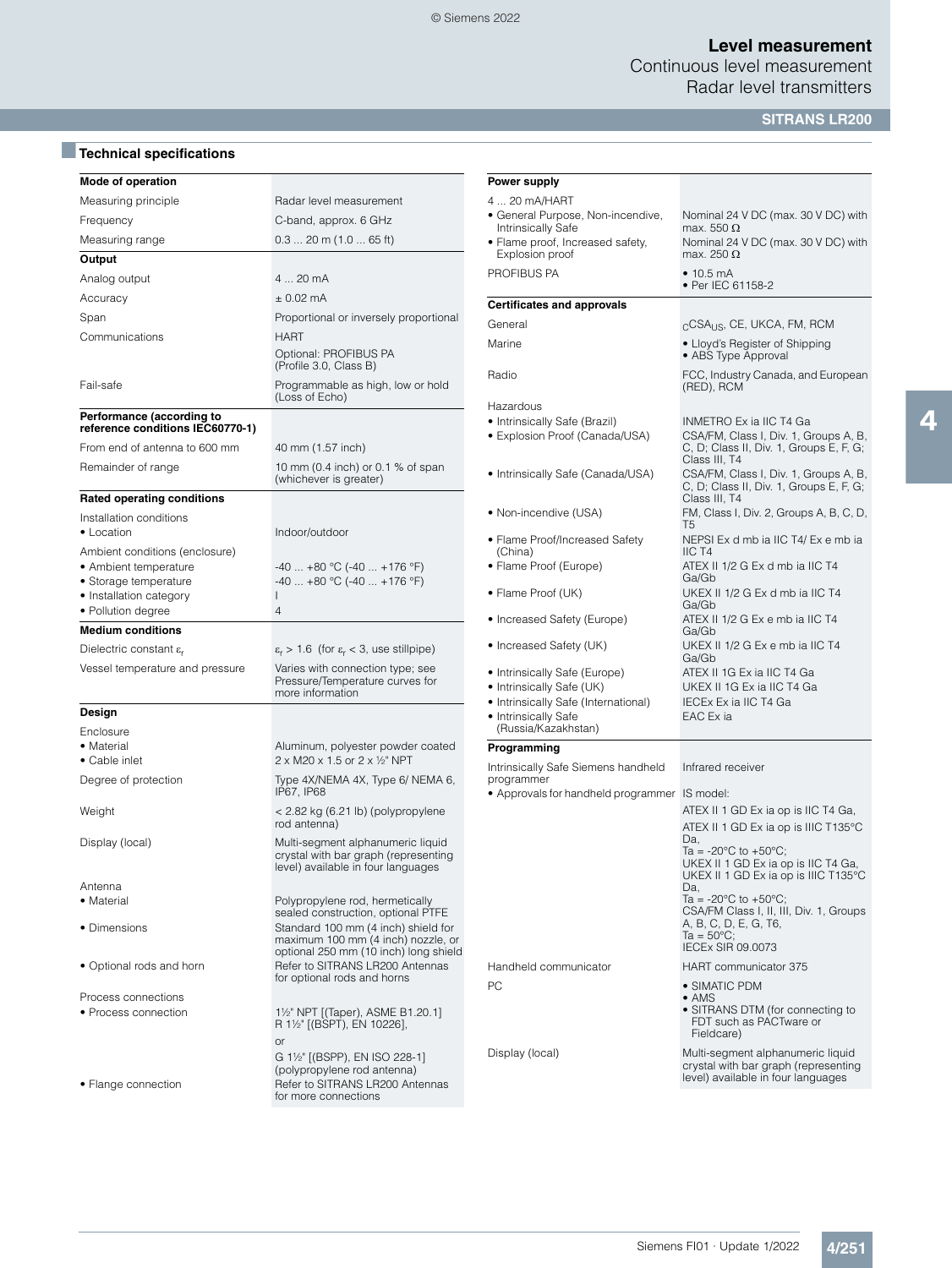© Siemens 2022

## **Level measurement**

## Continuous level measurement Radar level transmitters

## **SITRANS LR200**

| Selection and ordering data                                                                                                                                                              | Article No.                                                 |                                                                                                                                                  | Order code      |
|------------------------------------------------------------------------------------------------------------------------------------------------------------------------------------------|-------------------------------------------------------------|--------------------------------------------------------------------------------------------------------------------------------------------------|-----------------|
| SITRANS LR200 Radar level transmitter with                                                                                                                                               | <b>7 7ML5422-</b>                                           | <b>Further designs</b>                                                                                                                           |                 |
| polypropylene rod<br>Continuous, non-contact, 20 m (66 ft) range,                                                                                                                        | $\blacksquare$ $\blacksquare$ $\blacksquare$ $\blacksquare$ | Please add "-Z" to Article No.<br>and specify Order code(s).                                                                                     |                 |
| for liquids and slurries.<br>7 Click on the Article No. for the online<br>configuration in the PIA Life Cycle Portal.                                                                    |                                                             | Stainless steel tag [69 x 50 mm (2.71 x 1.97 inch)]:<br>Measuring-point number/identification<br>(max. 27 characters); specify in plain text     | <b>Y15</b>      |
| <b>Enclosure/Cable inlet</b>                                                                                                                                                             |                                                             | Manufacturer's test certificate: M to DIN 55350,<br>Part 18 and to ISO 9000                                                                      | C <sub>11</sub> |
| Aluminum, epoxy painted<br>2 x 1/2" NPT<br>$2 \times M20 \times 1.5$                                                                                                                     | $\overline{2}$<br>3                                         | Namur NE43 compliant, device preset to failsafe<br>$< 3.6$ mA <sup>1)</sup>                                                                      | <b>N07</b>      |
| Polypropylene antenna type -                                                                                                                                                             |                                                             | <b>Operating Instructions</b>                                                                                                                    |                 |
| (Max. 3 Bar pressure and 80 °C)<br>11/2" NPT [(Taper), ASME B1.20.1],                                                                                                                    | A                                                           | All literature is available to download for free, in a<br>range of languages, at                                                                 |                 |
| c/w integral 100 mm shield<br>R 1½" [(BSPT), EN 10226],                                                                                                                                  | B                                                           | http://www.siemens.com/processinstrumentation/documentation                                                                                      |                 |
| c/w integral 100 mm shield                                                                                                                                                               |                                                             | <b>Accessories</b>                                                                                                                               | Article No.     |
| G 11/2" [(BSPP), EN ISO 228-1],<br>c/w integral 100 mm shield                                                                                                                            | С                                                           | Handheld programmer, Intrinsically safe, EEx ia                                                                                                  | 7ML1930-1BK     |
| 11/2" NPT [(Taper), ASME B1.20.1].<br>c/w integral 250 mm shield                                                                                                                         | D                                                           | HART modem/USB (for use with a PC and<br>SIMATIC PDM)                                                                                            | 7MF4997-1DB     |
| R 1½" [(BSPT), EN 10226],<br>c/w integral 250 mm shield                                                                                                                                  | E                                                           | One metallic cable gland M20 x 1.5, rated<br>$-40+80$ °C (-40  +176 °F), HART <sup>2)</sup>                                                      | 7ML1930-1AP     |
| G 11/2" [(BSPP), EN ISO 228-1],<br>c/w integral 250 mm shield                                                                                                                            | F                                                           | One metallic cable gland M20 x 1.5, rated<br>$-40$ $+80$ °C ( $-40$ $+176$ °F), PROFIBUS PA <sup>2)</sup>                                        | 7ML1930-1AQ     |
| <b>Approvals</b><br>Ordinary Locations/General Purpose (Non-Ex), CE,<br>UKCA, RED, RCM                                                                                                   | A                                                           | One general purpose polymeric cable gland<br>M20 x 1.5, rated -20 $\dots$ + 80 °C (-40 $\dots$ +176 °F)                                          | 7ML1930-1AM     |
| Ordinary Locations/General Purpose (Non-Ex), CSA,<br>FM, IC, FCC                                                                                                                         | B                                                           | SITRANS RD100, loop powered display -<br>see Chapter 7                                                                                           | 7ML5741--.      |
| Intrinsically Safe, CSA Class I, II, Div. 1,<br>Groups A, B, C, D, E, F, G, Industry Canada                                                                                              | C                                                           | SITRANS RD150, remote digital display for<br>4  20 mA and HART devices - see Chapter 7                                                           | 7ML5742--       |
| Intrinsically Safe, FM Class I, II, Div. 1,<br>Groups A, B, C, D, E, F, G, FCC                                                                                                           | D<br>Е                                                      | SITRANS RD200, universal input display with<br>Modbus conversion - see Chapter 7                                                                 | 7ML5740--       |
| Intrinsically Safe;<br>ATEX II 1G Ex ia IIC T4 Ga;<br>UKEX II 1G Ex ia IIC T4 Ga;<br>IECEx Ex ia IIC T4 Ga;                                                                              |                                                             | SITRANS RD300, dual line display with totalizer and<br>linearization curve and Modbus conversion -<br>see Chapter 7                              | 7ML5744--       |
| INMETRO Ex ia IIC T4 Ga, IP67/IP68;<br>EAC Ex 0Ex ia IIC T4 Ga X;<br>CE, UKCA, RED, RCM, EAC                                                                                             |                                                             | For applicable back up point level switch - see point<br>level measurement section                                                               |                 |
| Non incendive, FM Class I, Div. 2,                                                                                                                                                       | F                                                           | <sup>1)</sup> Available with communication option 3 only.                                                                                        |                 |
| Groups A, B, C, D, FCC <sup>1)</sup><br>Increased Safety:<br>ATEX II 1/2G Ex eb mb ia IIC T4 Ga/Gb;<br>UKEX II 1/2G Ex eb mb ia IIC T4 Ga/Gb;<br>CE, UKCA, RED, RCM, EAC <sup>2)3)</sup> | G                                                           | <sup>2)</sup> Product shipped with plastic cable gland, rated to -20 °C. If -40 °C rating<br>required, then metallic cable gland is recommended. |                 |
| Flameproof:<br>ATEX II 1/2G Ex db mb ia IIC T4 Ga/Gb;<br>UKEX II 1/2G Ex db mb ia IIC T4 Ga/Gb;<br>CE, UKCA, RED, RCM, EAC <sup>3)</sup>                                                 | н                                                           |                                                                                                                                                  |                 |
| Explosion Proof, CSA/FM Class I, II, III,<br>Groups A, B, C, D, E, F, G, Industry Canada,<br>FCC <sup>133</sup>                                                                          | J                                                           |                                                                                                                                                  |                 |

### **Communication/Output**

PROFIBUS PA<br>
4 ... 20 mA, HART, start-up at < 3.6 mA 4 ... 20 mA, HART, start-up at < 3.6 mA **3**

1) Available with enclosure option 2 only.

<sup>2)</sup> Available with enclosure option 3 only.

<sup>3)</sup> Available with communication option 3 only.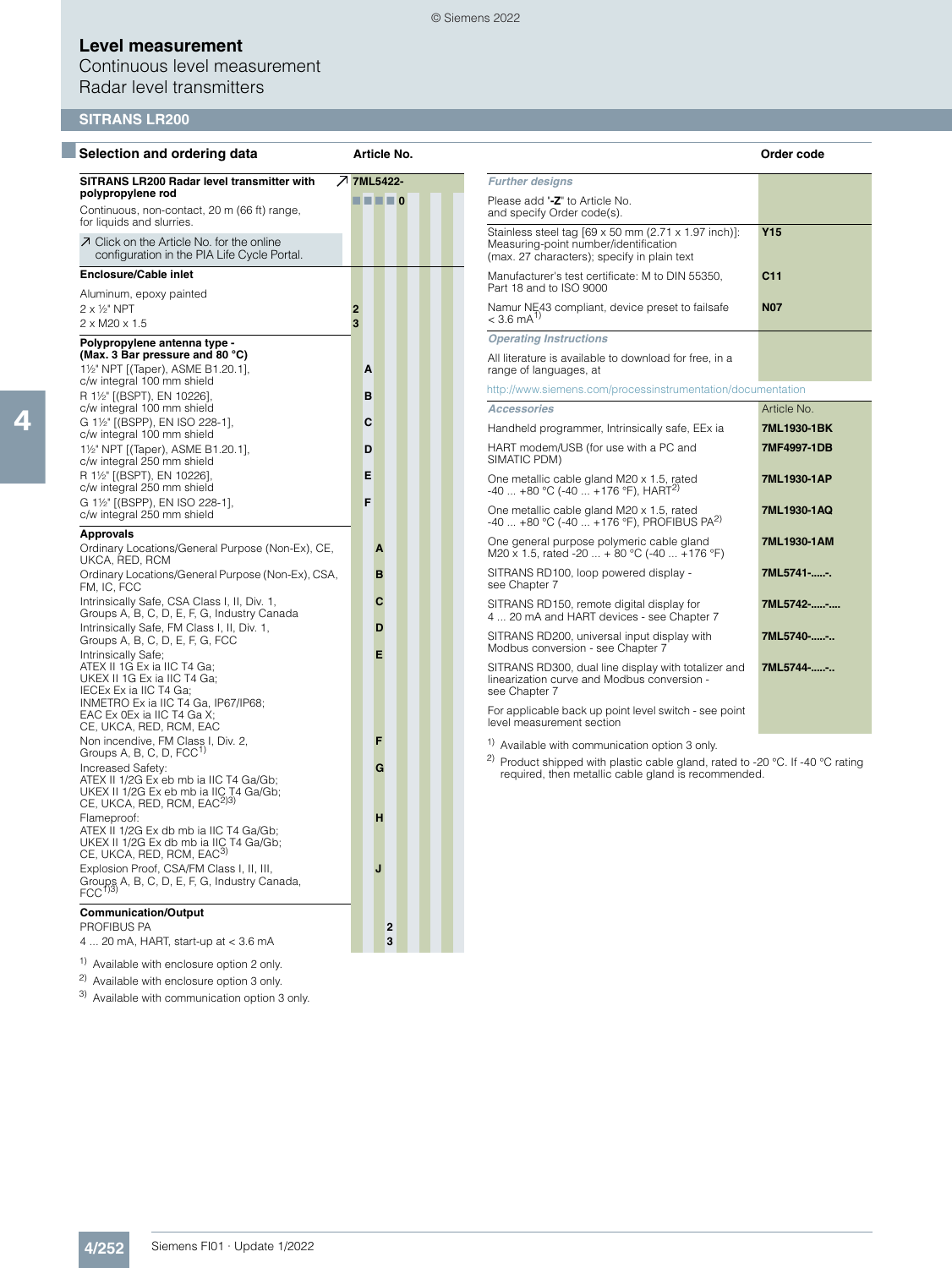### © Siemens 2022

## **Level measurement**

Continuous level measurement Radar level transmitters

## **SITRANS LR200**

| Selection and ordering data                                                              | Article No.    |                                                                                                                                         | Article No. |              |
|------------------------------------------------------------------------------------------|----------------|-----------------------------------------------------------------------------------------------------------------------------------------|-------------|--------------|
| SITRANS LR200 Radar level transmitter with<br><b>PTFE rod</b>                            | フ 7ML5423-     | SITRANS LR200 Radar level transmitter with<br>PTFE rod                                                                                  | 7ML5423-    |              |
| Continuous, non-contact, 20 m (66 ft) range,<br>for liquids and slurries.                |                | Continuous, non-contact, 20 m (66 ft) range,<br>for liquids and slurries.                                                               |             |              |
| ○ Click on the Article No. for the online<br>configuration in the PIA Life Cycle Portal. |                | <b>Enclosure/Cable inlet</b>                                                                                                            |             |              |
|                                                                                          |                | Aluminum, Epoxy painted                                                                                                                 |             |              |
| Antenna material (uses antenna adapter)                                                  |                | $2 \times \frac{1}{2}$ " NPT                                                                                                            |             | $\mathbf{2}$ |
| PTFE, uses antenna adapter and additional process<br>connection below                    |                | 2 x M20 x 1.5                                                                                                                           |             | 3            |
|                                                                                          |                | <b>Communication/Output</b>                                                                                                             |             |              |
| Process connection (refer to<br>Pressure/Temperature curves, page 4/259)                 |                | PROFIBUS PA                                                                                                                             |             | в            |
| Flanges (316L stainless steel)                                                           |                | 4  20 mA, HART, start-up at $<$ 3.6 mA                                                                                                  |             | C            |
|                                                                                          | AΑ             | <b>Approvals</b>                                                                                                                        |             |              |
| DN 50 PN 16, Type A, flat faced                                                          |                | Ordinary Locations/General Purpose (Non-Ex), CE,                                                                                        |             |              |
| DN 80 PN 16, Type A, flat faced                                                          | ΒA<br>C A      | UKCA, RED, RCM                                                                                                                          |             |              |
| DN 100 PN 16, Type A, flat faced                                                         |                | Ordinary Locations/General Purpose (Non-Ex), CSA,                                                                                       |             |              |
| DN 150 PN 16, Type A, flat faced                                                         | D A            | FM, IC, FCC                                                                                                                             |             |              |
| 2" ASME 150 lb, flat faced                                                               | F <sub>B</sub> | Intrinsically Safe, CSA Class I, II, Div. 1,                                                                                            |             |              |
| 3" ASME 150 lb, flat faced                                                               | G B            | Groups A, B, C, D, E, F, G, Industry Canada                                                                                             |             |              |
| 4" ASME 150 lb, flat faced                                                               | HB             | Intrinsically Safe, FM Class I, II, Div. 1,                                                                                             |             |              |
| 6" ASME 150 lb, flat faced                                                               | JΒ             | Groups A, B, C, D, E, F, G, FCC                                                                                                         |             |              |
| DN 50 PN 40, flat faced                                                                  | A C            | Intrinsically Safe;                                                                                                                     |             |              |
| DN 80 PN 40, flat faced                                                                  | вc             | ATEX II 1G Ex ia IIC T4 Ga;<br>UKEX II 1G Ex ia IIC T4 Ga;                                                                              |             |              |
| DN 100 PN 40, flat faced                                                                 | c c            | IECEx Ex ia IIC T4 Ga;                                                                                                                  |             |              |
| DN 150 PN 40, flat faced                                                                 | D <sub>C</sub> | INMETRO Ex ia IIC T4 Ga, IP67/IP68;                                                                                                     |             |              |
| 2" ASME 300 lb, flat faced, available with Pressure                                      | F D            | EAC Ex 0Ex ia IIC T4 Ga X;                                                                                                              |             |              |
| rating option 1 only due to flange hole spacing                                          |                | CE, UKCA, RED, RCM, EAC                                                                                                                 |             |              |
| 3" ASME 300 lb, flat faced                                                               | G D            | Non incendive, FM Class I, Div. 2,                                                                                                      |             |              |
| 4" ASME 300 lb, flat faced                                                               | H D            | Groups A, B, C, D, $FCC2$                                                                                                               |             |              |
| 6" ASME 300 lb, flat faced                                                               | JD             | Increased Safety:<br>ATEX II 1/2G Ex eb mb ia IIC T4 Ga/Gb;                                                                             |             |              |
| <b>JIS DN 50 10K</b>                                                                     | A E            | UKEX II 1/2G Ex eb mb ia IIC T4 Ga/Gb;                                                                                                  |             |              |
| <b>JIS DN 80 10K</b>                                                                     | BE             | CE, UKCA, RED, RCM, EAC <sup>2)3)</sup>                                                                                                 |             |              |
| <b>JIS DN 100 10K</b>                                                                    | C E            | Flameproof:                                                                                                                             |             |              |
| <b>JIS DN 150 10K</b>                                                                    | D E            | ATEX II 1/2G Ex db mb ia IIC T4 Ga/Gb;                                                                                                  |             |              |
| (Note: Flange bolting patterns and facings<br>dimensionally correspond to the applicable |                | UKEX II 1/2G Ex db mb ia IIC T4 Ga/Gb;                                                                                                  |             |              |
| ASME B16.5, or EN 1092-1, or JIS B 2220 standard.)                                       |                | CE, UKCA, RED, RCM, EAC3)                                                                                                               |             |              |
| Threaded connection (316L stainless steel)                                               |                | Explosion Proof, CSA/FM Class I, II, III,<br>Groups A, B, C, D, E, F, G, Industry Canada,                                               |             |              |
| 1 <sup>1</sup> / <sub>2</sub> " NPT [(Taper), ASME B1.20.1]                              | L A            | $FCC2$ <sup>4)</sup>                                                                                                                    |             |              |
| 2" NPT [(Taper), ASME B1.20.1]                                                           | MА             | <b>Pressure rating</b>                                                                                                                  |             |              |
| R 1½" [(BSPT), EN 10226]                                                                 | L C            |                                                                                                                                         |             |              |
| R 2" ((BSPT), EN 10226]                                                                  | МC             | Rating per Pressure/Temperature curves in manual<br>0.5 bar g $(7.25 \text{ psi g})$ maximum                                            |             |              |
| G 1½" [(BSPP), EN ISO 228-1]                                                             | LE             |                                                                                                                                         |             |              |
| G 2" [(BSPP), EN ISO 228-1]                                                              | <b>ME</b>      | <sup>1)</sup> Available with process connection options BA, CA, DA, GB, HB, JB, BC,<br>CC, DC, GD, HD, JD, BE, CE, DE, MA, MC, ME only. |             |              |
| Antenna extensions or Inactive shield length                                             |                | <sup>2)</sup> Available with enclosure option 2 only.                                                                                   |             |              |
| No antenna extension                                                                     | 0              | 3) Available with enclosure option 3 only.                                                                                              |             |              |
| 50 mm (2 inch) extension, PTFE                                                           | 1              |                                                                                                                                         |             |              |
| 100 mm (4 inch) extension, PTFE                                                          | 2              | <sup>4)</sup> Available with communication option C only.                                                                               |             |              |
| 100 mm (4 inch) extension,                                                               | 3              |                                                                                                                                         |             |              |
| 316L stainless steel shield <sup>1)</sup>                                                |                |                                                                                                                                         |             |              |
| 150 mm (6 inch) extension,                                                               | 4              |                                                                                                                                         |             |              |
| 316L stainless steel shield <sup>1)</sup>                                                |                |                                                                                                                                         |             |              |
| 200 mm (8 inch) extension,                                                               | 5              |                                                                                                                                         |             |              |
| 316L stainless steel shield <sup>1)</sup>                                                |                |                                                                                                                                         |             |              |
| 250 mm (10 inch) extension,<br>316L stainless steel shield <sup>1)</sup>                 | 6              |                                                                                                                                         |             |              |
| Process seal/gasket                                                                      |                |                                                                                                                                         |             |              |
| Integral Gasket, for flat faced flange                                                   | $\bf{0}$       |                                                                                                                                         |             |              |
| process connections only, not for                                                        |                |                                                                                                                                         |             |              |
| Antenna extension options 3  6                                                           |                |                                                                                                                                         |             |              |
| FKM O-ring, not available for combination of                                             | 1              |                                                                                                                                         |             |              |
| flat faced flanges with Antenna extension                                                |                |                                                                                                                                         |             |              |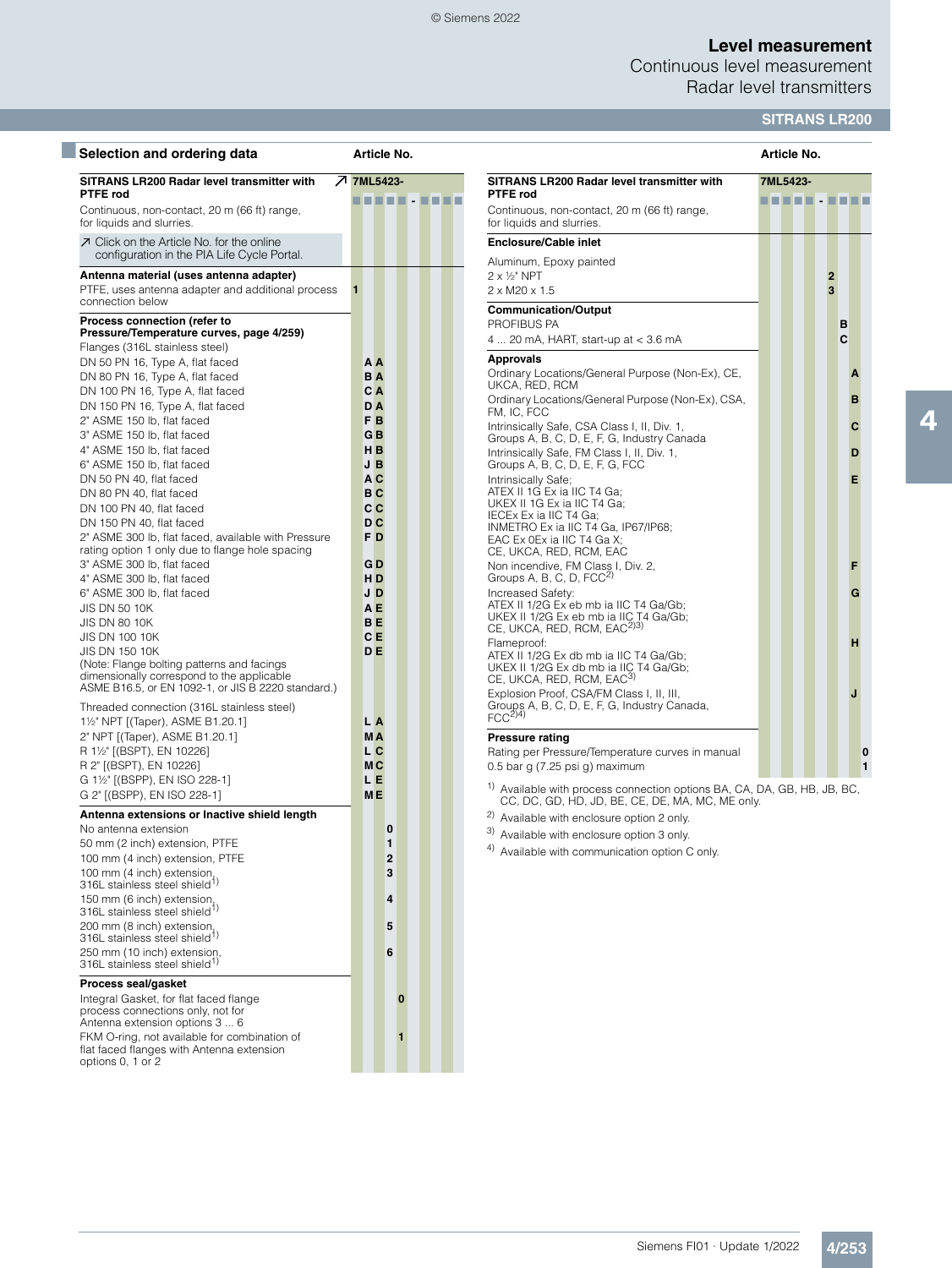Continuous level measurement Radar level transmitters

### **SITRANS LR200**

| Selection and ordering data                                                          | Order code      |                                                                                                                     | <b>Article No</b> |
|--------------------------------------------------------------------------------------|-----------------|---------------------------------------------------------------------------------------------------------------------|-------------------|
| <b>Further designs</b>                                                               |                 | <b>Accessories</b>                                                                                                  |                   |
| Please add "-Z" to Article No.<br>and specify Order code(s).                         |                 | Handheld programmer, Intrinsically safe, EEx ia                                                                     | 7ML1930-1BK       |
| Stainless steel tag [69 x 50 mm (2.71 x 1.97 inch)]:                                 | <b>Y15</b>      | Antenna, rod, PTFE                                                                                                  | 7ML1830-1HC       |
| Measuring-point number/identification<br>(max. 27 characters); specify in plain text |                 | Antenna extension, 50 mm (2 inch), PTFE                                                                             | 7ML1830-1CH       |
|                                                                                      |                 | Antenna extension, 100 mm (4 inch), PTFE                                                                            | 7ML1830-1CG       |
| Manufacturer's test certificate: M to DIN 55350,<br>Part 18 and to ISO 9000          | C <sub>11</sub> | HART modem / USB (for use with PC and<br>SIMATIC PDM)                                                               | 7MF4997-1DB       |
| Material inspection Certificate Type 3.1 per<br>EN 10204                             | C12             | Metallic cable gland M20 x 1.5,<br>rated -40 °C (-40 °F)  80 °C (176 °F).                                           | 7ML1930-1AP       |
| Namur NE43 compliant, device preset to failsafe                                      | <b>N07</b>      | HART (two are required)                                                                                             |                   |
| $<$ 3.6 mA <sup>3)</sup>                                                             |                 | Metallic cable gland M20 x 1.5,<br>rated -40 °C (-40 °F)  80 °C (176 °F),                                           | 7ML1930-1AQ       |
| <b>Operating Instructions</b>                                                        |                 | PROFIBUS PA (two required)                                                                                          |                   |
| All literature is available to download for free, in a<br>range of languages, at     |                 | One General Purpose polymeric cable gland<br>M20 x 1.5, rating for -20 °C (-4°F)  + 80 °C (176 °F)                  | 7ML1930-1AM       |
| http://www.siemens.com/processinstrumentation/documentation                          |                 | SITRANS RD100, loop powered display -<br>see Chapter 7                                                              | 7ML5741--.        |
|                                                                                      |                 | SITRANS RD150, remote digital display for<br>4  20 mA and HART devices - see Chapter 7                              | 7ML5742--         |
|                                                                                      |                 | SITRANS RD200, universal input display with<br>Modbus conversion - see Chapter 7                                    | 7ML5740--         |
|                                                                                      |                 | SITRANS RD300, dual line display with totalizer and<br>linearization curve and Modbus conversion -<br>see Chapter 7 | 7ML5744--         |

For applicable back up point level switch - see point level measurement section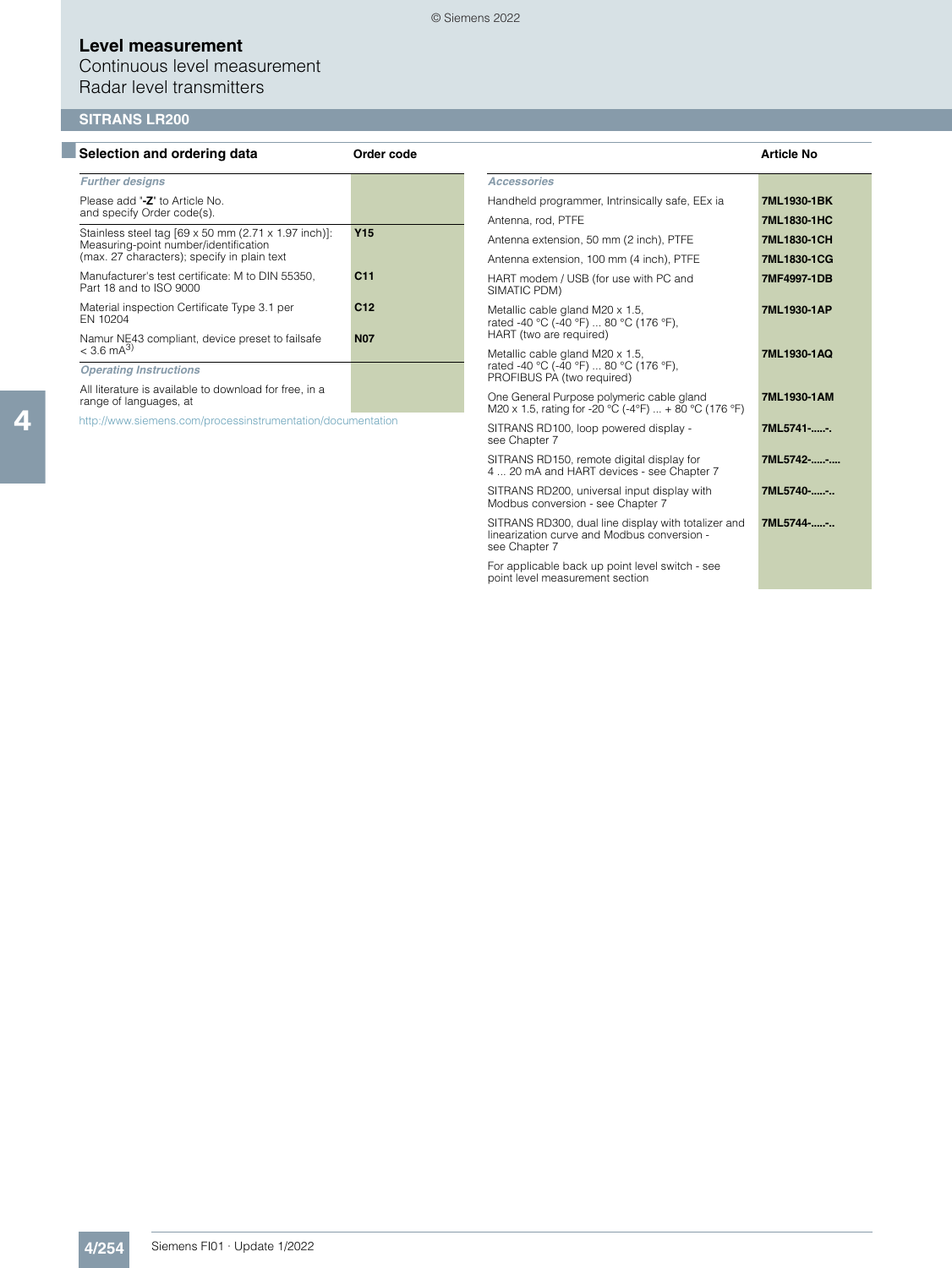### © Siemens 2022

## **Level measurement**

Continuous level measurement Radar level transmitters

## **SITRANS LR200**

| Selection and ordering data                                                                                                                          | Article No.                          |                                                                                      | Article No.                               |
|------------------------------------------------------------------------------------------------------------------------------------------------------|--------------------------------------|--------------------------------------------------------------------------------------|-------------------------------------------|
| <b>SITRANS LR200 Radar level transmitter</b><br>with horn                                                                                            | 7ML5425-<br>$\overline{\phantom{a}}$ | <b>SITRANS LR200 Radar level transmitter</b><br>with horn                            | 7ML5425-                                  |
| Continuous, non-contact, 20 m (66 ft) range,<br>for liquids and slurries.                                                                            |                                      | Continuous, non-contact, 20 m (66 ft) range,<br>for liquids and slurries.            | 11 I I                                    |
| ○ Click on the Article No. for the online configura-<br>tion in the PIA Life Cycle Portal.                                                           |                                      | Process seal/gasket<br>FKM (-40  +200 °C)                                            | $\bf{0}$                                  |
| Antenna material (uses antenna adapter)                                                                                                              |                                      | <b>Enclosure/Cable inlet</b>                                                         |                                           |
| 316L stainless steel with PTFE cone emitter<br>316L stainless steel with PTFE cone emitter and<br>purge connection with 1/8" NPT inlet <sup>1)</sup> | $\bf{0}$<br>$\blacksquare$           | Aluminum, Epoxy painted<br>$2 \times \frac{1}{2}$ " NPT<br>$2 \times M20 \times 1.5$ | $\overline{2}$<br>$\overline{\mathbf{3}}$ |
| Process connection (refer to                                                                                                                         |                                      | Horn size/Waveguide options                                                          |                                           |
| Pressure/Temperature curves, page 4/259)                                                                                                             |                                      | 80 mm (3 inch) horn $^{3)}$                                                          | в                                         |
| Flanges (316L stainless steel)                                                                                                                       |                                      | 100 mm (4 inch) horn <sup>4)</sup>                                                   | C                                         |
| DN 50 PN 16 EN 1092-1 Type A flat faced <sup>1)</sup>                                                                                                | A A                                  | 150 mm (6 inch) horn                                                                 | D                                         |
| DN 80 PN 16 EN 1092-1 Type A flat faced                                                                                                              | <b>BA</b>                            | 200 mm (8 inch) horn                                                                 | E                                         |
| DN 100 PN 16 EN 1092-1 Type A flat faced                                                                                                             | C A                                  | 100 mm (4 inch) horn with 100 mm (4 inch)                                            | F                                         |
| DN 150 PN 16 EN 1092-1 Type A flat faced                                                                                                             | DA                                   | waveguide extension <sup>4)</sup>                                                    |                                           |
| DN 200 PN 16 EN 1092-1 Type A flat faced<br>DN 80 PN 10/16 DIN EN 1092-1 Type B1                                                                     | EΑ<br><b>BF</b>                      | 100 mm (4 inch) horn with 150 mm (6 inch)<br>wavequide extension <sup>4)</sup>       | G                                         |
| raised face <sup>2)</sup><br>DN 100 PN 10/16 DIN EN 1092-1 Type B1<br>raised face <sup>3)</sup>                                                      | C F                                  | 100 mm (4 inch) horn with 200 mm (8 inch)<br>waveguide extension4)                   | н                                         |
| DN 150 PN 10/16 DIN EN 1092-1 Type B1<br>raised face <sup>3)</sup>                                                                                   | <b>DF</b>                            | 100 mm (4 inch) horn with 250 mm (10 inch)<br>wavequide extension <sup>4)</sup>      | J                                         |
| DN 200 PN 16 DIN EN 1092-1 Type B1 raised face <sup>3)</sup>                                                                                         | E F                                  | 150 mm (6 inch) horn with 100 mm (4 inch)                                            | κ                                         |
| 2" ASME 150 lb, flat faced <sup>1)</sup>                                                                                                             | F <sub>B</sub>                       | waveguide extension                                                                  |                                           |
| 3" ASME 150 lb, flat faced                                                                                                                           | G <sub>B</sub>                       | 150 mm (6 inch) horn with 150 mm (6 inch)                                            | L                                         |
| 4" ASME 150 lb, flat faced                                                                                                                           | H <sub>B</sub>                       | wavequide extension                                                                  |                                           |
| 6" ASME 150 lb, flat faced                                                                                                                           | J B                                  | 150 mm (6 inch) horn with 200 mm (8 inch)<br>waveguide extension                     | M                                         |
| 8" ASME 150 lb, flat faced                                                                                                                           | KB                                   | 150 mm (6 inch) horn with 250 mm (10 inch)                                           | N                                         |
| DN 50 PN 40, flat faced <sup>3)</sup>                                                                                                                | A C                                  | waveguide extension                                                                  |                                           |
| DN 80 PN 40. flat faced <sup>3)</sup>                                                                                                                | B <sub>C</sub>                       | 200 mm (8 inch) horn with 100 mm (4 inch)                                            | P                                         |
| DN 100 PN 40, flat faced <sup>3)</sup>                                                                                                               | c c                                  | wavequide extension                                                                  |                                           |
| DN 80 PN 25/40 DIN EN 1092-1 Type B1<br>raised face <sup>3)</sup>                                                                                    | C <sub>G</sub>                       | 200 mm (8 inch) horn with 150 mm (6 inch)<br>waveguide extension                     | Q                                         |
| DN 100 PN 25/40 DIN EN 1092-1 Type B1<br>raised face <sup>3)</sup>                                                                                   | D <sub>G</sub>                       | 200 mm (8 inch) horn with 200 mm (8 inch)<br>wavequide extension                     | R                                         |
| DN 150 PN 25/40 DIN EN 1092-1 Type B1<br>raised face <sup>3)</sup>                                                                                   | $E$ G                                | 200 mm (8 inch) horn with 250 mm (10 inch)<br>waveguide extension                    | S                                         |
| 2" ASME 300 lb, flat faced $1/3$ )                                                                                                                   | F <sub>D</sub>                       |                                                                                      |                                           |
| 3" ASME 300 lb, flat faced <sup>3)</sup>                                                                                                             | G <sub>D</sub>                       |                                                                                      |                                           |
| 4" ASME 300 lb, flat faced <sup>3)</sup>                                                                                                             | H <sub>D</sub>                       |                                                                                      |                                           |
| JIS DN 50 10K <sup>1)</sup>                                                                                                                          | A <sub>E</sub>                       |                                                                                      |                                           |
| <b>JIS DN 80 10K</b>                                                                                                                                 | <b>BE</b>                            |                                                                                      |                                           |
| JIS DN 100 10K                                                                                                                                       | C E                                  |                                                                                      |                                           |
| <b>JIS DN 150 10K</b>                                                                                                                                | <b>DE</b>                            |                                                                                      |                                           |
| <b>JIS DN 200 10K</b>                                                                                                                                | EE                                   |                                                                                      |                                           |
| (Note: Flange bolting patterns and facings                                                                                                           |                                      |                                                                                      |                                           |
| dimensionally correspond to the applicable<br>ASME B16.5, or EN 1092-1, or JIS B 2220 standard.)                                                     |                                      |                                                                                      |                                           |
| <b>Communication/Output</b>                                                                                                                          |                                      |                                                                                      |                                           |

### PROFIBUS PA **1**

4 ... 20 mA, HART, start-up at < 3.6 mA **2**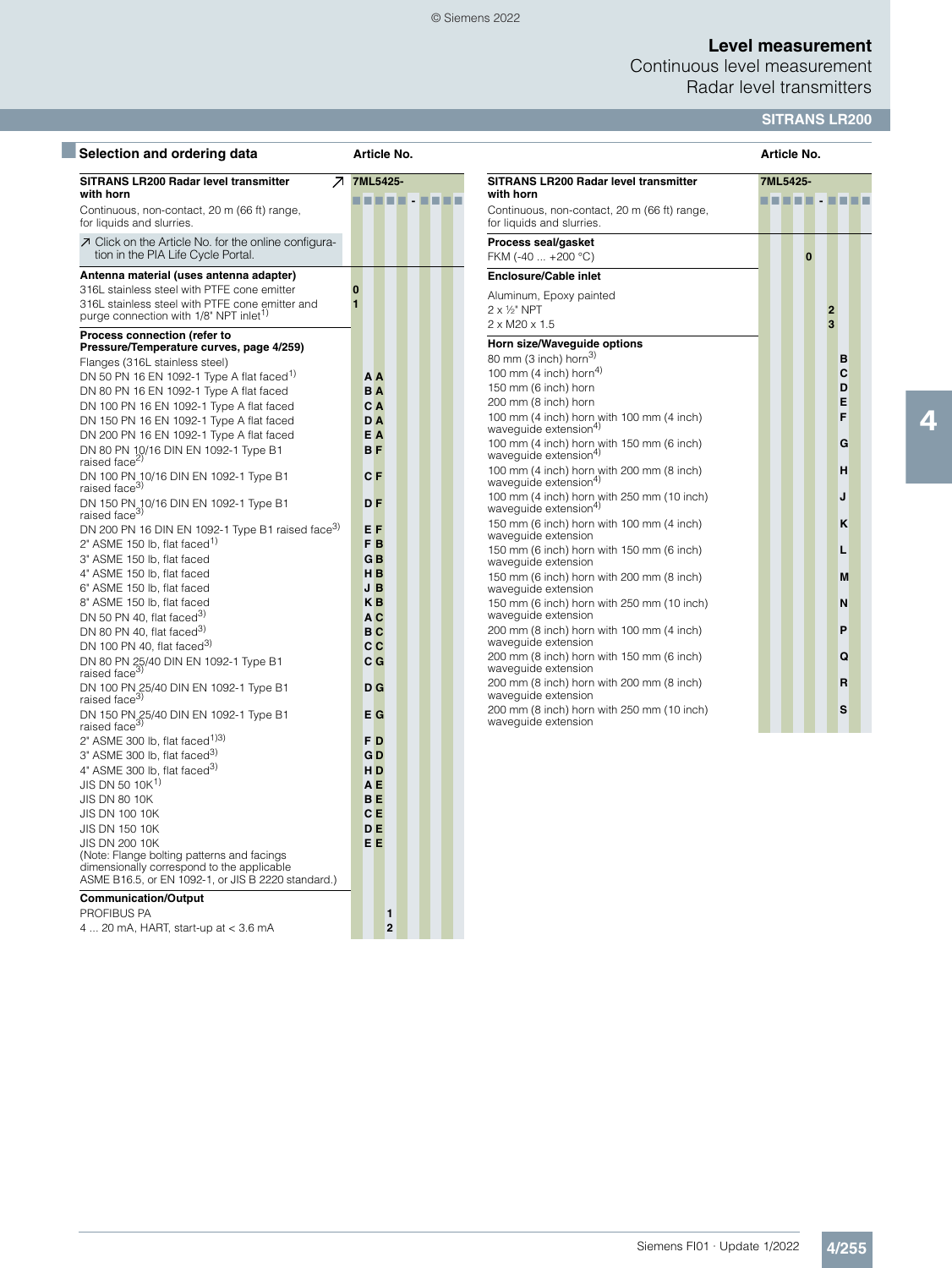Continuous level measurement Radar level transmitters

### **SITRANS LR200**

| Selection and ordering data                                                                                                        | Article No. |              |                                                                                                                                              | Order code      |
|------------------------------------------------------------------------------------------------------------------------------------|-------------|--------------|----------------------------------------------------------------------------------------------------------------------------------------------|-----------------|
| SITRANS LR200 Radar level transmitter                                                                                              | 7ML5425-    |              | <b>Further designs</b>                                                                                                                       |                 |
| with horn<br>Continuous, non-contact, 20 m (66 ft) range,<br>for liquids and slurries.                                             |             |              | Please add "-Z" to Article No.<br>and specify Order code(s).                                                                                 |                 |
| <b>Approvals</b><br>Ordinary Locations/General Purpose (Non-Ex), CE,                                                               |             | A            | Stainless steel tag [69 x 50 mm (2.71 x 1.97 inch)]:<br>Measuring-point number/identification<br>(max. 27 characters); specify in plain text | <b>Y15</b>      |
| UKCA, RED, RCM<br>Ordinary Locations/General Purpose (Non-Ex), CSA,<br>FM, IC, FCC                                                 |             | B            | Manufacturer's test certificate: M to DIN 55350,<br>Part 18 and to ISO 9000                                                                  | C <sub>11</sub> |
| Intrinsically Safe, CSA Class I, II, Div. 1,<br>Groups A, B, C, D, E, F, G, Industry Canada                                        |             | C            | Material inspection Certificate Type 3.1 per<br>EN 10204                                                                                     | C12             |
| Intrinsically Safe, FM Class I, II, Div. 1,<br>Groups A, B, C, D, E, F, G, FCC                                                     |             | D            | Namur NE43 compliant, device preset to failsafe<br>$< 3.6$ mA <sup>1)</sup>                                                                  | <b>N07</b>      |
| Intrinsically Safe:<br>ATEX II 1G Ex ia IIC T4 Ga;                                                                                 |             | Е            | <b>Operating Instructions</b>                                                                                                                |                 |
| UKEX II 1G Ex ia IIC T4 Ga;<br>IECEx Ex ia IIC T4 Ga;                                                                              |             |              | All literature is available to download for free, in a<br>range of languages, at                                                             |                 |
| INMETRO Ex ia IIC T4 Ga, IP67/IP68;<br>EAC Ex 0Ex ia IIC T4 Ga X;                                                                  |             |              | http://www.siemens.com/processinstrumentation/documentation                                                                                  |                 |
| CE, UKCA, RED, RCM, EAC                                                                                                            |             |              | <b>Accessories</b>                                                                                                                           | Article No.     |
| Non incendive, FM Class I, Div. 2,<br>Groups A, B, C, D, FCC <sup>4)</sup>                                                         |             | F            | Handheld programmer, Intrinsically safe, EEx ia                                                                                              | 7ML1930-1BK     |
| Increased Safety:<br>ATEX II 1/2G Ex eb mb ia IIC T4 Ga/Gb:                                                                        |             | G            | HART modem/USB (for use with a PC and<br>SIMATIC PDM)                                                                                        | 7MF4997-1DB     |
| UKEX II 1/2G Ex eb mb ia IIC T4 Ga/Gb;<br>CE, UKCA, RED, RCM, EAC <sup>2)3)</sup><br>Flameproof:                                   |             | н            | One metallic cable gland M20 x 1.5, rated<br>$-40$ $+80$ °C (-40 $+176$ °F), HART <sup>2)</sup>                                              | 7ML1930-1AP     |
| ATEX II 1/2G Ex db mb ia IIC T4 Ga/Gb;<br>UKEX II 1/2G Ex db mb ia IIC T4 Ga/Gb;<br>CE, UKCA, RED, RCM, EAC3)                      |             |              | One metallic cable gland M20 x 1.5, rated<br>$-40$ $+80$ °C ( $-40$ $+176$ °F), PROFIBUS PA <sup>3)</sup>                                    | 7ML1930-1AQ     |
| Explosion Proof, CSA/FM Class I, II, III,<br>Groups A, B, C, D, E, F, G, Industry Canada, FCC <sup>5)7)</sup>                      |             | J            | One general purpose polymeric cable gland<br>M20 x 1.5, rated -40  +80 °C (-40  +176 °F)                                                     | 7ML1930-1AM     |
| <b>Pressure rating</b><br>Rating per Pressure/Temperature curves in manual                                                         |             | $\bf{0}$     | SITRANS RD100, loop powered display -<br>see Chapter 7                                                                                       | 7ML5741--.      |
| 0.5 bar g $(7.25 \text{ psi g})$ maximum                                                                                           |             | $\mathbf{1}$ | SITRANS RD150, remote digital display for<br>4  20 mA and HART devices - see Chapter 7                                                       | 7ML5742--       |
| <sup>1)</sup> Available with pressure rating option 1 only.<br><sup>2)</sup> Available with Antenna Material options 0 and 1 only. |             |              | SITRANS RD200, universal input display with<br>Modbus conversion - see Chapter 7                                                             | 7ML5740--       |
| 3)<br>For stillpipe applications only.<br><sup>4)</sup> Available with enclosure option 2 only.                                    |             |              | SITRANS RD300, dual line display with totalizer and<br>linearization curve and Modbus conversion -                                           | 7ML5744--       |

- 
- 5) Available with enclosure option 3 only.
- 6) Available with communication option 2 only.
- 7) Available with Communication/Output option 2 only.

For applicable back up point level switch - see point level measurement section

see Chapter 7

1) Available with communication option 2 only.

2) Product shipped with plastic cable gland, rated to -20 °C. If -40 °C rating required, then metallic cable gland is recommended.

**7ML5742-.....-....**

3) Available with enclosure option 2 only.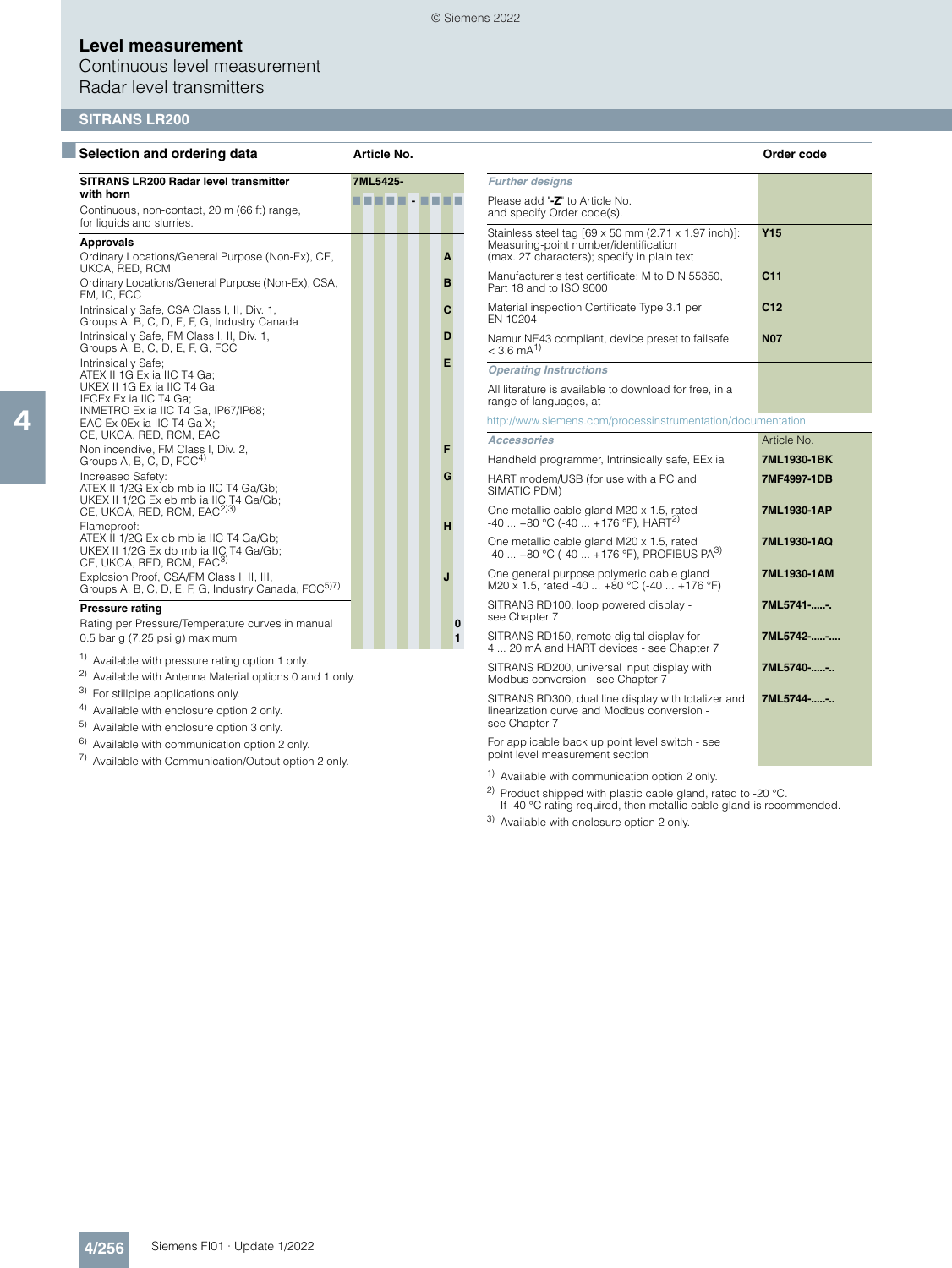Continuous level measurement Radar level transmitters

|                                                                                                                                                                                                                                                                              |                            |                                                                                                                                                                                                                                   | <b>SITRANS LR200</b>                                  |
|------------------------------------------------------------------------------------------------------------------------------------------------------------------------------------------------------------------------------------------------------------------------------|----------------------------|-----------------------------------------------------------------------------------------------------------------------------------------------------------------------------------------------------------------------------------|-------------------------------------------------------|
| Selection and ordering data                                                                                                                                                                                                                                                  | Article No.                |                                                                                                                                                                                                                                   | Article No.                                           |
| <b>SITRANS LR200 Specials</b>                                                                                                                                                                                                                                                |                            |                                                                                                                                                                                                                                   |                                                       |
| SITRANS LR200 PROFIBUS PA aluminum<br>enclosure kit with electronics and covers<br>(7ML5422, 7ML5423, 7ML5424, 7ML5425),<br>calibrated for use with standard rod antenna                                                                                                     |                            | Sun shield for SITRANS LR200 enclosure.<br>stainless steel                                                                                                                                                                        | A5E39142556                                           |
| SITRANS LR200 aluminum enclosure with board<br>stack, LUI display, 5.8 GHz, M20 cable inlet,<br>approval option E, with PROFIBUS PA<br>communication, no process connection.                                                                                                 | A5E01483420                | SITRANS LR200 horn antenna kits<br>with mounting screws (no emitter supplied)                                                                                                                                                     |                                                       |
| SITRANS LR200 aluminum enclosure with board<br>stack, LUI display, 5.8 GHz, M20 cable inlet,<br>approval option A, with PROFIBUS PA<br>communication, no process connection.<br>SITRANS LR200 aluminum enclosure with board<br>stack, LUI display, 6.3 GHz, M20 cable inlet, | A5E01483440<br>A5E01483456 | 80 mm (3 inch) horn antenna kit<br>100 mm (4 inch) horn antenna kit<br>150 mm (6 inch) horn antenna kit                                                                                                                           | PBD-25500K02A<br>PBD-25500K03A<br>PBD-25500K05A       |
| approval option C, with PROFIBUS PA<br>communication, no process connection.<br>SITRANS LR200 aluminum enclosure with board<br>stack, LUI display, 6.3 GHz, NPT cable inlet,<br>approval option C, with PROFIBUS PA<br>communication, no process connection.                 | A5E01483547                | <b>SITRANS LR200 Extension Kits</b><br>for Horn Antenna with mounting screw<br>100 mm (4 inch) extension kit for horn antenna<br>150 mm (6 inch) extension kit for horn antenna<br>200 mm (8 inch) extension kit for horn antenna | PBD-25501K0100A<br>PBD-25501K0150A<br>PBD-25501K0200A |
| SITRANS LR200 aluminum enclosure with board<br>stack, LUI display, 5.8 GHz, NPT cable inlet,<br>approval option E, with PROFIBUS PA<br>communication, no process connection.<br>SITRANS LR200 HART aluminum enclosure kit                                                    | A5E01483559                | 250 mm (10 inch) extension kit for horn antenna<br>500 mm (20 inch) extension kit for horn antenna<br>1 000 mm (40 inch) extension kit for horn antenna                                                                           | PBD-25501K0250A<br>PBD-25501K0500A<br>PBD-25501K1000A |
| with electronics and covers (7ML5422, 7ML5423,<br>7ML5424, 7ML5425), calibrated for use with<br>standard rod antenna                                                                                                                                                         | A5E02956419                | SITRANS LR200 flanged rod antenna kit<br>with 316L stainless steel flat faced flanges                                                                                                                                             |                                                       |
| SITRANS LR200 aluminum enclosure with board<br>stack, LUI display, 5.8 GHz, M20 cable inlet,<br>approval option A, with HART communication<br>start-up at $<$ 3.6 mA, no process connection.                                                                                 |                            | Flanged PTFE rod antenna kit, 2" ASME, 150 lb.<br>See drawing 51003 on<br>http://www.siemens.com/radar <sup>1)4)</sup>                                                                                                            | PBD-<br>51003K020AAAA                                 |
| SITRANS LR200 aluminum enclosure with board<br>stack, LUI display, 5.8 GHz, M20 cable inlet,<br>approval option E, with HART communication<br>start-up at $<$ 3.6 mA, no process connection.                                                                                 | A5E02956420                | Flanged PTFE rod antenna kit, DN 50 PN16.<br>See drawing 51003 on<br>http://www.siemens.com/radar. <sup>1)4)</sup>                                                                                                                | PBD-<br>51003K050AJAA                                 |
| SITRANS LR200 aluminum enclosure with board<br>stack, LUI display, 5.8 GHz, M20 cable inlet,<br>approval option G, with HART communication<br>start-up at $<$ 3.6 mA, no process connection.                                                                                 | A5E02956421                | Flanged PTFE rod antenna kit, JIS 10K DN 50.<br>See drawing 51003 on<br>http://www.siemens.com/radar. <sup>1)4)</sup><br>SITRANS LR200 PTFE rod antenna kit with                                                                  | PBD-<br>51003K050AOAA                                 |
| SITRANS LR200 aluminum enclosure with board<br>stack, LUI display, 5.8 GHz, M20 cable inlet,<br>approval option H, with HART communication<br>start-up at $<$ 3.6 mA, no process connection.                                                                                 | A5E02956422                | 316L stainless steel 1½" pipe thread process<br>connection                                                                                                                                                                        |                                                       |
| SITRANS LR200 aluminum enclosure with board<br>stack, LUI display, 5.8 GHz, NPT cable inlet,<br>approval option A, with HART communication<br>start-up at $<$ 3.6 mA, no process connection.                                                                                 | A5E03617085                |                                                                                                                                                                                                                                   |                                                       |
| SITRANS LR200 aluminum enclosure with board<br>stack, LUI display, 6.3 GHz, NPT cable inlet,<br>approval option B, with HART communication<br>start-up at $<$ 3.6 mA, no process connection.                                                                                 | A5E03617086                | PTFE rod antenna kit, R 11/2" (BSPT),<br>EN 10226 316L stainless steel process connection,<br>FKM O-ring. See drawing 51004 on<br>http://www.siemens.com/radar. <sup>4)</sup>                                                     | PBD-51004K2AAA                                        |
| SITRANS LR200 aluminum enclosure with board<br>stack, LUI display, 5.8 GHz, NPT cable inlet,<br>approval option C, with HART communication<br>start-up at $<$ 3.6 mA, no process connection.                                                                                 | A5E03617087                | PTFE rod antenna kit, 11/2" G 316L<br>stainless steel process connection, FKM O-ring.<br>See drawing 51004 on<br>http://www.siemens.com/radar. <sup>4)</sup>                                                                      | PBD-51004K3AAA                                        |
| SITRANS LR200 aluminum enclosure with board<br>stack, LUI display, 6.3 GHz, NPT cable inlet,<br>approval option E, with HART communication<br>start-up at $<$ 3.6 mA, no process connection.                                                                                 | A5E03617088                |                                                                                                                                                                                                                                   |                                                       |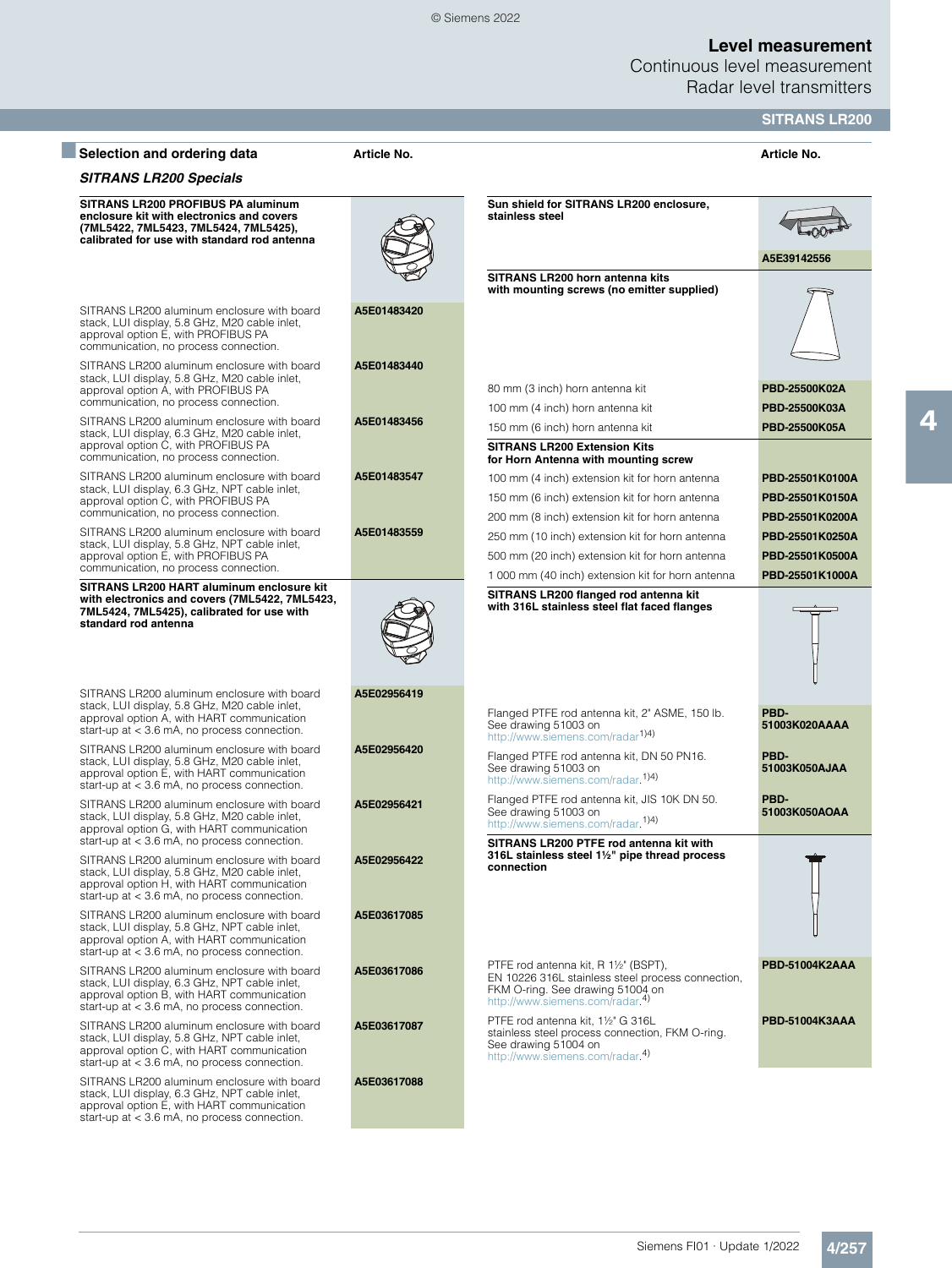Continuous level measurement Radar level transmitters

## **SITRANS LR200**

| Selection and ordering data                                                                                                                                                                     | Article No.           |                                                                                                                                                                                                                         | Article No.                   |
|-------------------------------------------------------------------------------------------------------------------------------------------------------------------------------------------------|-----------------------|-------------------------------------------------------------------------------------------------------------------------------------------------------------------------------------------------------------------------|-------------------------------|
| SITRANS LR200 PTFE rod antenna kit<br>with 316L stainless steel<br>2" pipe thread process connection                                                                                            |                       | SITRANS LR200 PTFE flanged rod antenna kit<br>with 316L stainless steel shield and 316L<br>stainless steel flat faced flange                                                                                            |                               |
| PTFE rod antenna kit, 2" NPT 316L<br>stainless steel process connection, FKM O-ring.<br>See drawing 51005 on<br>http://www.siemens.com/radar. <sup>4)</sup>                                     | PBD-51005K1AAA        | PTFE shielded rod antenna kit, flanged,<br>3" ASME 150 lb 316L stainless steel flange,<br>100 mm 316L stainless steel shield. <sup>1)4)</sup>                                                                           | PBD-<br>51014K0100AAA         |
| PTFE rod antenna kit, R 2" (BSPT), EN 10226 316L<br>stainless steel process connection, FKM O-ring.<br>See drawing 51005 on                                                                     | PBD-51005K2AAA        | PTFE shielded rod antenna kit, flanged,<br>DN 80 PN 16 316L stainless steel flange,<br>100 mm 316L stainless steel shield. <sup>1)4)</sup>                                                                              | PBD-<br>51014K0100EJA         |
| http://www.siemens.com/radar. <sup>4)</sup><br>PTFE rod antenna kit, 2" G 316L<br>stainless steel process connection, FKM O-ring.                                                               | PBD-51005K3AAA        | PTFE shielded rod antenna kit, flanged,<br>3" ASME 150 lb 316L stainless steel flange,<br>150 mm 316L stainless steel shield. <sup>1)4)</sup><br>PTFE shielded rod antenna kit, flanged,                                | PBD-<br>51014K0150AAA<br>PBD- |
| See drawing 51005 on<br>http://www.siemens.com/radar. <sup>4)</sup>                                                                                                                             |                       | DN 80 PN 16 316L stainless steel flange,<br>150 mm 316L stainless steel shield. <sup>1)4)</sup>                                                                                                                         | 51014K0150EJA                 |
| SITRANS LR200 PTFE rod antenna kit<br>(100 mm shield) with 316L stainless steel<br>2" pipe thread process connection                                                                            |                       | PTFE shielded rod antenna kit, flanged,<br>3" ASME 150 lb 316L stainless steel flange,<br>200 mm 316L stainless steel shield. <sup>1)4)</sup>                                                                           | PBD-<br>51014K0200AAA         |
|                                                                                                                                                                                                 |                       | PTFE shielded rod antenna kit, flanged,<br>DN 80 PN 16 316L stainless steel flange, 200 mm<br>316L stainless steel shield. <sup>1)4)</sup>                                                                              | PBD-<br>51014K0200EJA         |
| PTFE rod antenna shielded kit, 2" NPT 316L                                                                                                                                                      | PBD-                  | PTFE shielded rod antenna kit, flanged,<br>3" ASME 150 lb 316L stainless steel flange,<br>250 mm 316L stainless steel shield. <sup>1)4)</sup>                                                                           | PBD-<br>51014K0250AAA         |
| stainless steel process connection,<br>FKM O-ring, 100 mm 316L stainless steel shield.<br>See drawing 51002 on<br>http://www.siemens.com/radar.3)4)                                             | 51002K0100AAA         | PTFE shielded rod antenna kit, flanged,<br>DN 80 PN 16 316L stainless steel flange,<br>250 mm 316L stainless steel shield. <sup>1)4)</sup>                                                                              | PBD-<br>51014K0250EJA         |
| PTFE rod antenna shielded kit, R 2" (BSPT),<br>EN 10226 316L stainless steel process connection,                                                                                                | PBD-<br>51002K0100BAA | <b>PTFE paste</b><br>Kit, PTFE paste, Tube, 250 mL                                                                                                                                                                      | PBD-51036065                  |
| FKM O-ring, 100 mm 316L stainless steel shield.<br>See drawing 51002 on<br>http://www.siemens.com/radar. <sup>3)4)</sup>                                                                        |                       | Cable gland<br>One metallic cable gland M20 x 1.5,                                                                                                                                                                      | 7ML1930-1AP                   |
| PTFE rod antenna shielded kit, 2" G 316L<br>stainless steel process connection, FKM O-ring,<br>100 mm 316L stainless steel shield.<br>See drawing 51002 on<br>http://www.siemens.com/radar.3)4) | PBD-<br>51002K0100CAA | rated -40  +80 °C (-40  +176 °F), HART<br>One metallic cable gland M20 x 1.5,<br>rated -40  +80 °C (-40  +176 °F), PROFIBUS PA<br><sup>1)</sup> Available in flange sizes including ASME, DIN and JIS. Please consult a | 7ML1930-1AQ                   |
| SITRANS LR200 horn antenna kit with 316L<br>stainless steel flat faced flange, with PTFE                                                                                                        |                       | local sales person for details.<br><sup>2)</sup> Available with no pressure rating. Please consult a local sales person for                                                                                             |                               |
| emitter (without waveguide)                                                                                                                                                                     |                       | details.<br>3) Available in other shield lengths. Please consult a local sales person for<br>details.                                                                                                                   |                               |
|                                                                                                                                                                                                 |                       | Available with Pressure rating. Please consult a local sales person for<br>details.                                                                                                                                     |                               |
| Horn antenna kit, 2" ASME 316L stainless steel<br>flange 3" horn. PTFE emitter 1)4)                                                                                                             | PBD-<br>51006K020AAAA | Customers interested in a custom designed device should<br>consult a local sales person. For more information, please visit<br>http://www.automation.siemens.com/aspa_app.                                              |                               |
| Horn antenna kit, 2" ASME 316L stainless steel<br>flange 4" horn, PTFE emitter 1)2)                                                                                                             | PBD-<br>51006K020AABA |                                                                                                                                                                                                                         |                               |
| Horn antenna kit, 2" ASME 316L stainless steel<br>flange 6" horn, PTFE emitter 1) <sup>2</sup>                                                                                                  | PBD-<br>51006K020AACA |                                                                                                                                                                                                                         |                               |
| Horn antenna kit, 2 " ASME 316L stainless steel<br>flange 8" horn, PTFE emitter <sup>1)2)</sup>                                                                                                 | PBD-<br>51006K020AADA |                                                                                                                                                                                                                         |                               |
| Horn antenna kit, DN 50 PN 16 3161, stainless steel<br>flange 80 mm horn, PTFE emitter 1)2)                                                                                                     | PBD-<br>51006K050AJAA |                                                                                                                                                                                                                         |                               |
| Horn antenna kit, DN 50 PN 16 316L stainless steel<br>flange 100 mm horn, PTFE emitter <sup>1)2)</sup>                                                                                          | PBD-<br>51006K050AJBA |                                                                                                                                                                                                                         |                               |
| Horn antenna kit, DN 50 PN 16 316L stainless steel<br>flange 150 mm horn, PTFE emitter <sup>1)2)</sup>                                                                                          | PBD-<br>51006K050AJCA |                                                                                                                                                                                                                         |                               |
| Horn antenna kit, DN 50 PN 16 316L stainless steel<br>flange 200 mm horn, PTFE emitter <sup>1)2)</sup>                                                                                          | PBD-<br>51006K050AJDA |                                                                                                                                                                                                                         |                               |

© Siemens 2022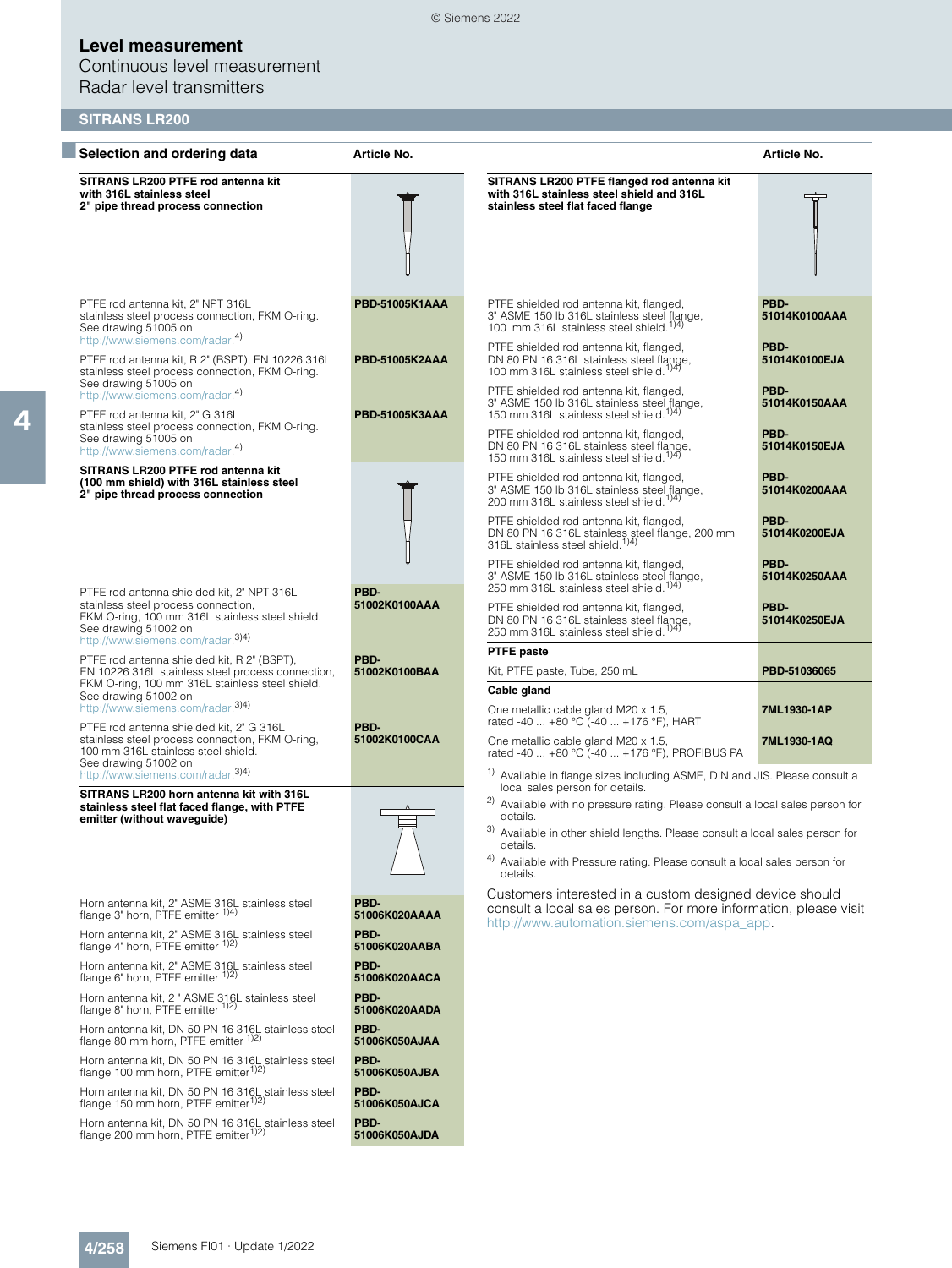## Continuous level measurement Radar level transmitters

**SITRANS LR200**

## ■**Characteristic curves**



SITRANS LR200 ambient/process flange surface temperature curve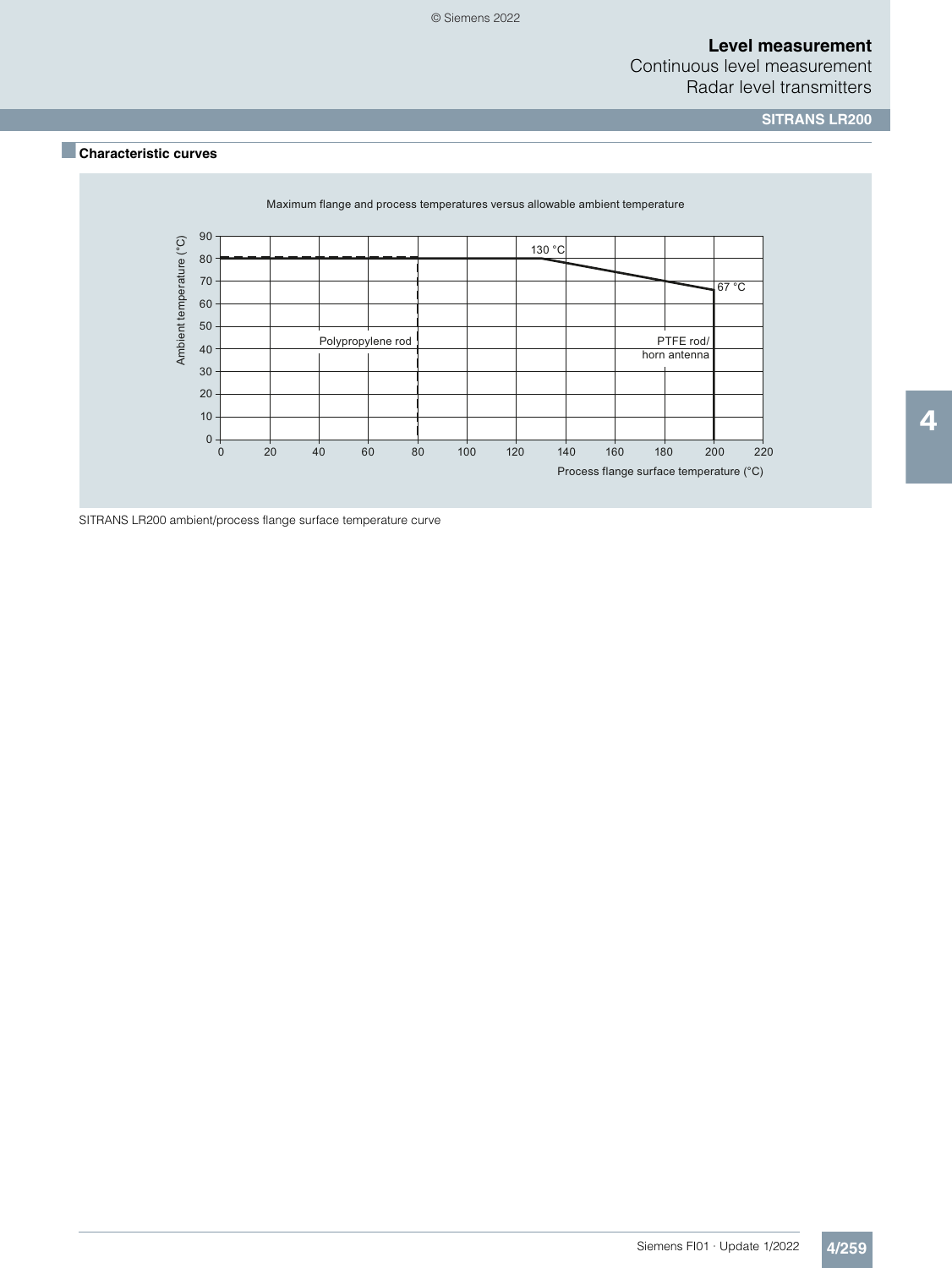Continuous level measurement Radar level transmitters

### **SITRANS LR200**

#### **Characteristic curves** (continued)



SITRANS LR200 process pressure/temperature derating curves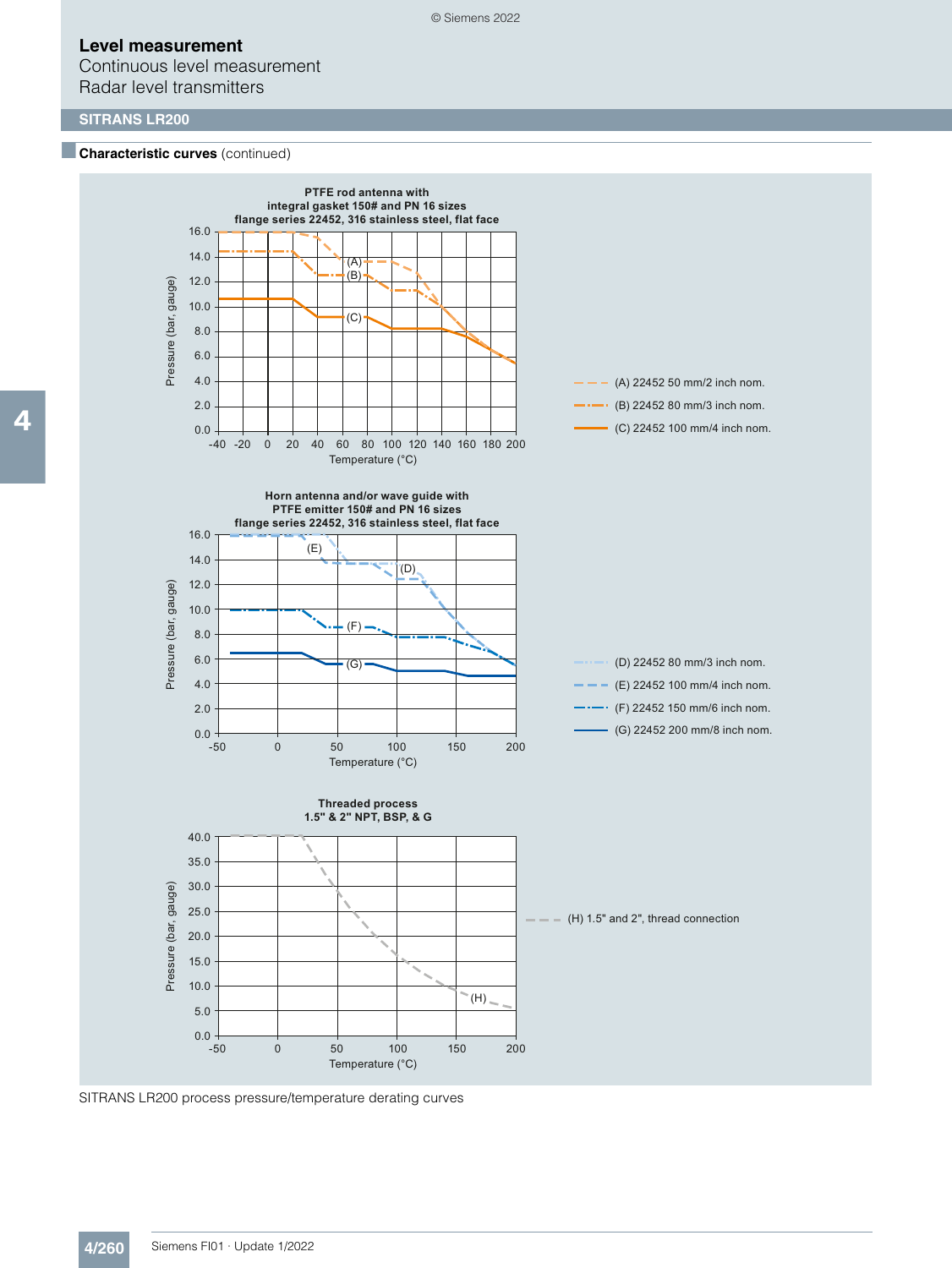Continuous level measurement Radar level transmitters

**SITRANS LR200**



SITRANS LR200, dimensions in mm (inch)